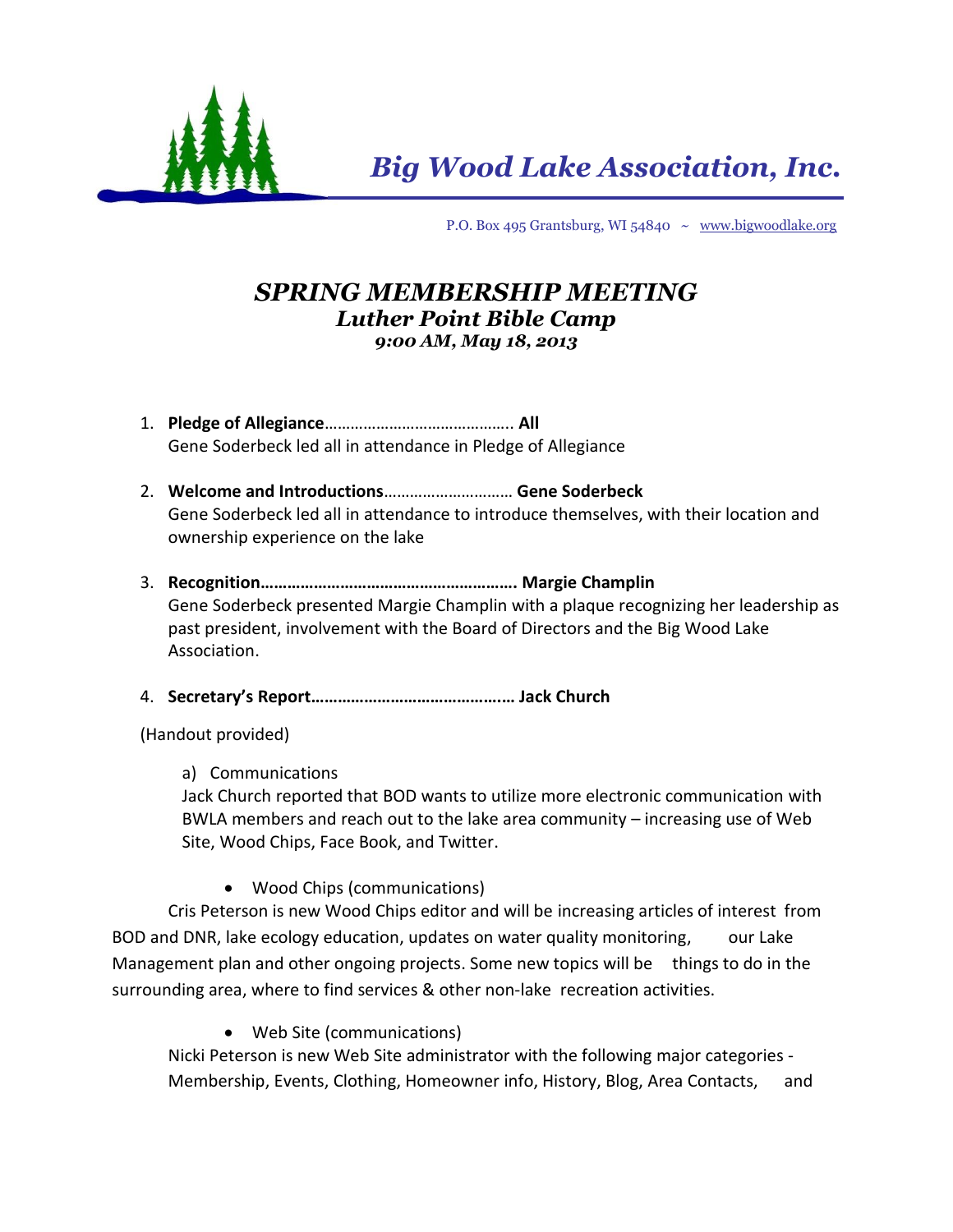Advertisements. Nicki is presenting a live demonstration of how to navigate the website later in meeting.

b) Lake Stewardship Jack Church reviewed the Purpose & Objectives of BWLA

Purpose - Protect, maintain, & enhance environmental & recreational values to lake & surroundings. Promote, encourage, & represent collective interests of members. Obtain & provide members information of concern to owners & activities to maintain and improve the ecology, water quality, fishing, & recreational use. Conduct fund-raising & other activities appropriate to the purpose.

Objectives - Promote sharing of info & experience on scientific, administrative, &

 financial aspects of lake & watershed management; Assist in development of local lake restoration & protection programs; Encourage support & development of local, state, & national programs; Promoting lake & watershed management.

- DNR Grant Intensive Survey 2011
	- Original Lake Management Plan developed in 2006 in response to discovery of Eurasian Water Milfoil in surrounding lakes
	- Monitoring in BWL continuous since then
	- Plan required periodic updating as part funding requirements
- DNR Grant (New for 2013-2014)
	- Hired two consultants to update our Aquatic Plant Management Plan
	- Contingent on getting DNR grant for 75% funding
	- Intensive Survey 2013 by Matt Berg (Endangered Resource Services)
	- Management Plan 2014 by Cheryl Clemens (Harmony Environmental)
	- Total Cost approximately \$12,991.50 (DNR grant 9,875.00 & in-kind match 3,116.50)
	- In-kind match consists of
		- Handouts, mailings, articles
		- Web Site AIS info
		- Member meeting AIS discussion
		- AIS discussions at events
		- Boat Landing
- 5. Treasurer's Report & Budget…………………….… Stan Peer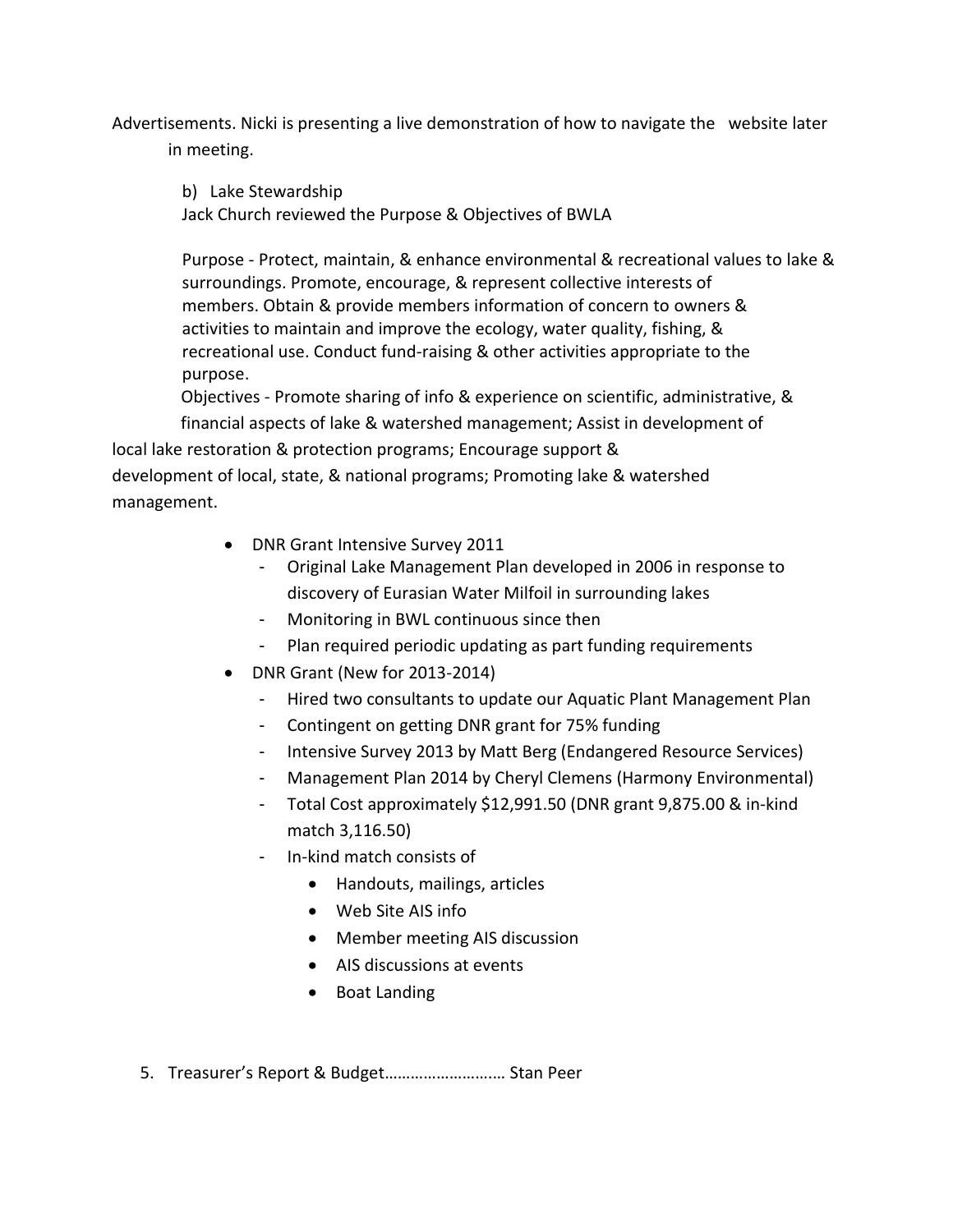(Handout Provided)

Stan Peer reviewed the financials for the year 1/1/12 thru 12/31/12, consisting of income of \$7,245.79 & expense of \$6,322.52, resulting in slight increase of assets and BWLA net worth (Assets of \$20,098.45 & Liabilities of \$0) to \$20.098.45. Stan Peer also presented 2013 budget with most income & expense similar to 2012 and major change in budget due to the Lake Management Plan (with offset in expense by DNR grant & BWLA in-kind contribution).

6. Membership Goal ………………………………………. Chris Witzany

Chris Witzany presented the following (with additional demonstration in navigating the website later in meeting):

- a) Increase membership BWLA has 173 lakeshore owners and 123 paid memberships with dues currently at \$25 annually. There is potential for significant membership increase. There are only a handful of Friends of BWLA at \$50 annual contribution, which has even greater potential for an increase. Both are tax deductible. The BOD has been discussing ways to increase membership & Friends contributions by increasing communication thru personal contact, an updated website, and increased newsletter content to provide the advantages of membership.
- b) Increase e-mail membership in addition to increasing membership, the BOD has undertaken an update to the Website (domain name is BigWoodLake.org) and encouraging as many people (members and non-members) as possible to use it. Advantages to having people utilize the website - get the newsletters and other info as more timely communication, online membership application & membership renewal, clothing ordering, area activities, etc., and decreased postage cost in mailing copies of the newsletters (newsletter will still be mailed to those members who don't use the internet)
- 7. Navigate the New Web Site……………………….. Nicki Peterson

Nicki Peterson provided a live demonstration of all the features of the updated web site and reviewed all the sections with a narrative of what is provided in each section, also explaining the features yet to be incorporated.

- 8. Summer Activities/Events………………………….. Lisa Carver
	- a) Flare & clothing sales on 22<sup>nd</sup> of June from 9 AM until noon at Thoreson Park, Flare display on  $3^{rd}$  of July (last minute flare sales available July 3 – watch for signs announcing times & location, Flotilla on  $4<sup>th</sup>$  of July (registration process to be announced) & awards presented at annual BWLA picnic, Picnic  $27<sup>th</sup>$  of July with social at 4 PM & eat at 5 PM, Photo contest with two categories of "Nature Scenes" and "Life at the Lake" with winners receiving \$25 gift card (to local